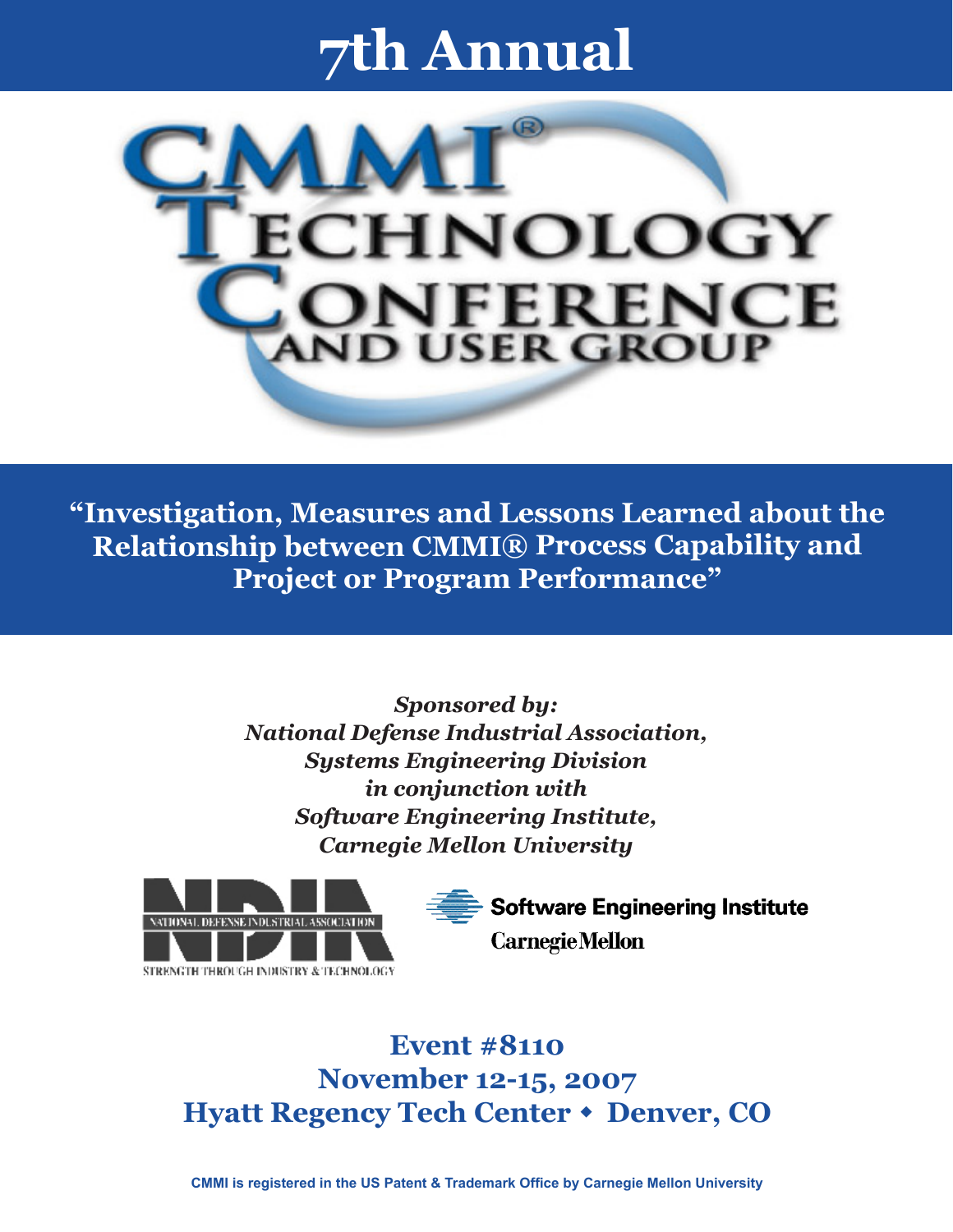## **Conference Agenda**

### **SUNDAY, NOVEMBER 11, 2007** 3:00 PM - 6:00 PM

Conference Registration Open Grand Mesa Foyer

#### **MONDAY, NOVEMBER 12, 2007**

The Tutorial sessions require a \$275 registration fee which is in addition to the Conference registration fee.

| 7:00 AM - 7:00 PM<br>7:00 AM - 8:00 AM<br>8:00 AM - 5:30 PM<br>9:45 AM - 10:15 AM | Conference Registration Open<br><b>Continental Breakfast</b><br>Tutorial Sessions (must be registered)<br>Break (Tutorial Attendees Only) | <b>Grand Mesa Foyer</b><br><b>Grand Mesa Foyer</b><br>Refer to Following Page<br><b>Grand Mesa Foyer</b> |
|-----------------------------------------------------------------------------------|-------------------------------------------------------------------------------------------------------------------------------------------|----------------------------------------------------------------------------------------------------------|
| 12:00 PM - 1:00 PM                                                                | Lunch (Tutorial Attendees Only)                                                                                                           | <b>Grand Mesa ABC Corridor</b>                                                                           |
| 2:45 PM - 3:15 PM                                                                 | Break (Tutorial Attendees Only)                                                                                                           | Grand Mesa Foyer                                                                                         |
| 5:30 PM - 7:00 PM                                                                 | Reception (Open to all Attendees)                                                                                                         | Atrium Display Area                                                                                      |
| <b>TUESDAY, NOVEMBER 13, 2007</b>                                                 |                                                                                                                                           |                                                                                                          |
| 7:15 AM - 7:00 PM                                                                 | Conference Registration Open                                                                                                              | Grand Mesa Foyer                                                                                         |
| 7:15 AM - 8:15 AM                                                                 | <b>Continental Breakfast</b>                                                                                                              | <b>Grand Mesa Foyer</b>                                                                                  |
| 8:15 AM - 8:30 AM                                                                 | Welcome & Opening Remarks                                                                                                                 | Grand Mesa DEF                                                                                           |
|                                                                                   | • Mr. Sam Campagna, Director, Operations, NDIA                                                                                            |                                                                                                          |
|                                                                                   | • Mr. Bob Rassa, Director, Systems Support, Raytheon Company                                                                              |                                                                                                          |
| 8:30 AM - 9:15 AM                                                                 | State of CMMI®                                                                                                                            | Grand Mesa DEF                                                                                           |
|                                                                                   | • Mr. Bob Rassa, Director, Systems Support, Raytheon Company<br>• Mr. Clyde Chittister, Chief Operating Officer, SEI                      |                                                                                                          |
| 9:15 AM - 10:00 AM                                                                | CMMI <sup>®</sup> Into the Future                                                                                                         | <b>Grand Mesa DEF</b>                                                                                    |
|                                                                                   | • Mr. Bob Rassa, Director, Systems Support, Raytheon Company                                                                              |                                                                                                          |
| 10:00 AM - 10:15 AM                                                               | <b>Break</b>                                                                                                                              | <b>Grand Mesa Foyer</b>                                                                                  |
| 10:15 AM - 11:45 AM                                                               | <b>Executive Panel</b>                                                                                                                    | Grand Mesa DEF                                                                                           |
|                                                                                   | Moderator:                                                                                                                                |                                                                                                          |
|                                                                                   | Mr. Bob Rassa, Raytheon Company                                                                                                           |                                                                                                          |
|                                                                                   | Panelists:                                                                                                                                |                                                                                                          |
|                                                                                   | Ms. Kristen Baldwin, Office of the Secretary of Defense                                                                                   |                                                                                                          |
|                                                                                   | Mr. Tom Neff, Defense Threat Reduction Agency                                                                                             |                                                                                                          |
|                                                                                   | Mr. Rich Frost, General Motors                                                                                                            |                                                                                                          |
|                                                                                   | Mr. Mike Phillips, Software Engineering Institute                                                                                         |                                                                                                          |
| 12:00 PM - 1:30 PM                                                                | Lunch with Guest Speaker                                                                                                                  | <b>Grand Mesa ABC Corridor</b>                                                                           |
|                                                                                   | • Mr. Mark Schaffer, Director, Systems & Software Engineering, OSD (AT&L)                                                                 |                                                                                                          |
| 1:30 PM - 5:00 PM                                                                 | <b>Technical Sessions</b>                                                                                                                 | Refer to Following Pages                                                                                 |
| 3:00 PM - 3:30 PM                                                                 | <b>Break</b>                                                                                                                              | <b>Grand Mesa Foyer</b>                                                                                  |
| 5:00 PM - 6:30 PM                                                                 | <b>CMMI-ACQ Rollout Reception</b>                                                                                                         | Atrium Display Area                                                                                      |
| <b>WEDNESDAY, NOVEMBER 14, 2007</b>                                               |                                                                                                                                           |                                                                                                          |
| 7:15 AM - 5:00 PM                                                                 | Conference Registration Open                                                                                                              | Grand Mesa Foyer                                                                                         |
| 7.45 and 0.45 and                                                                 | Continental Desaldeat                                                                                                                     | $O$ $S$ $A$ $M$ $S$ $A$ $F$ $N$ $S$                                                                      |

| 7:15 AM - 5:00 PM                  | <b>Conference Registration Open</b>                 | <b>Grand Mesa Foyer</b>        |
|------------------------------------|-----------------------------------------------------|--------------------------------|
| 7:15 AM - 8:15 AM                  | <b>Continental Breakfast</b>                        | <b>Grand Mesa Foyer</b>        |
| 8:15 AM - 11:45 AM                 | <b>Technical Sessions</b>                           | Refer to Following Pages       |
| 9:45 AM - 10:15 AM<br><b>Break</b> |                                                     | <b>Grand Mesa Foyer</b>        |
| 12:00 PM - 1:30 PM                 | Lunch with Guest Speaker                            | <b>Grand Mesa ABC Corridor</b> |
|                                    | • Ms. Mary Poppendieck, President, Poppendieck, LLC |                                |
| 1:30 PM - 5:00 PM                  | <b>Technical Sessions</b>                           | Refer to Following Pages       |
| 3:00 PM - 3:30 PM<br><b>Break</b>  |                                                     | <b>Grand Mesa Foyer</b>        |

### **THURSDAY, NOVEMBER 15, 2007**

| <b>Continental Breakfast</b><br>7:15 AM - 8:15 AM<br><b>Grand Mesa Foyer</b><br>8:15 AM - 11:45 AM<br><b>Technical Sessions</b><br><b>Grand Mesa Foyer</b><br>9:45 AM - 10:15 AM<br>Break<br>12:00 PM - 1:30 PM<br>Lunch and Award Presentation<br>1:30 PM - 5:00 PM<br><b>Technical Sessions</b><br><b>Grand Mesa Foyer</b><br>3:00 PM - 3:30 PM<br>Break | 7:15 AM - 5:00 PM | Conference Registration Open | Grand Mesa Foyer               |
|------------------------------------------------------------------------------------------------------------------------------------------------------------------------------------------------------------------------------------------------------------------------------------------------------------------------------------------------------------|-------------------|------------------------------|--------------------------------|
|                                                                                                                                                                                                                                                                                                                                                            |                   |                              |                                |
|                                                                                                                                                                                                                                                                                                                                                            |                   |                              | Refer to Following Pages       |
|                                                                                                                                                                                                                                                                                                                                                            |                   |                              |                                |
|                                                                                                                                                                                                                                                                                                                                                            |                   |                              | <b>Grand Mesa ABC Corridor</b> |
|                                                                                                                                                                                                                                                                                                                                                            |                   |                              | Refer to Following Pages       |
|                                                                                                                                                                                                                                                                                                                                                            |                   |                              |                                |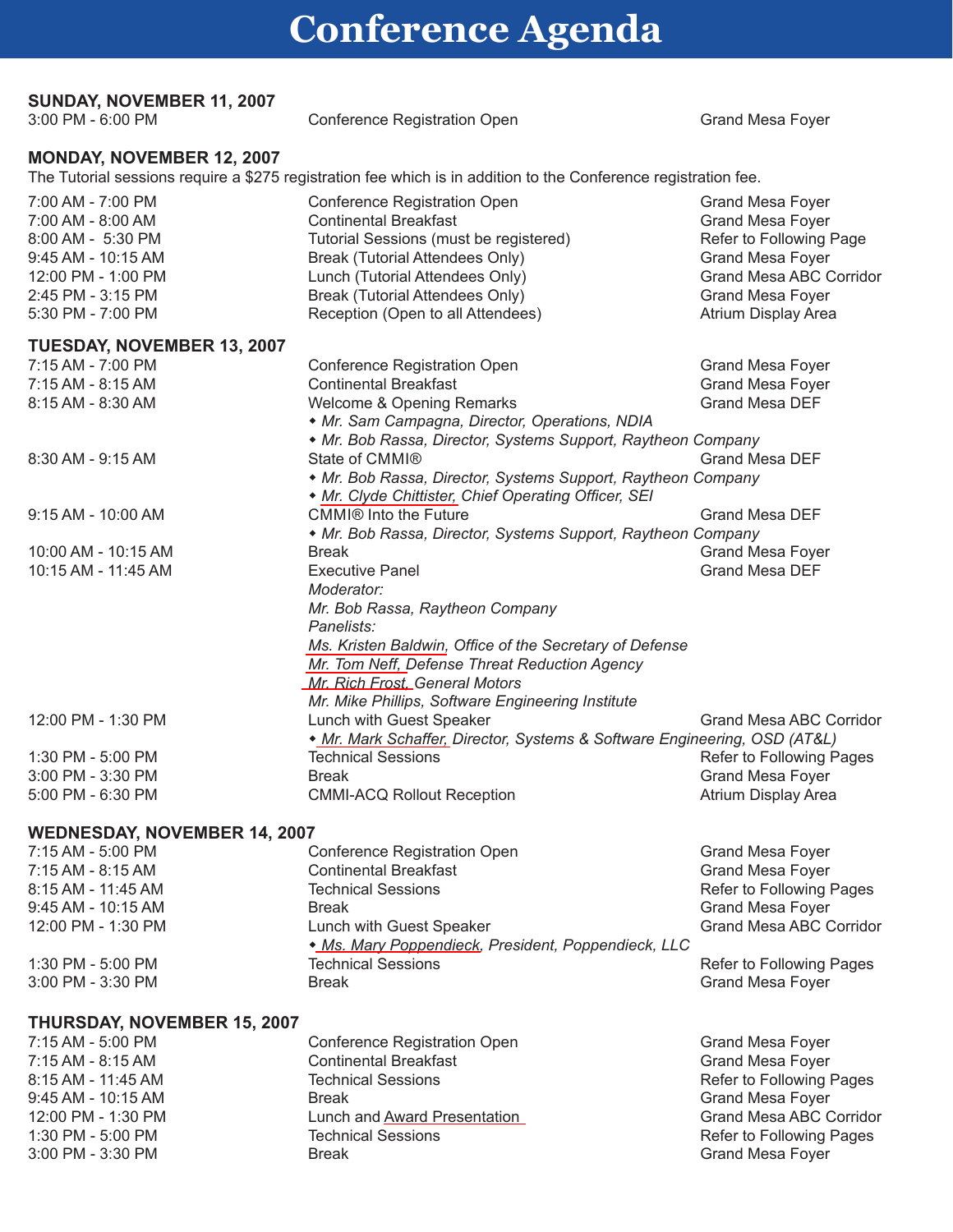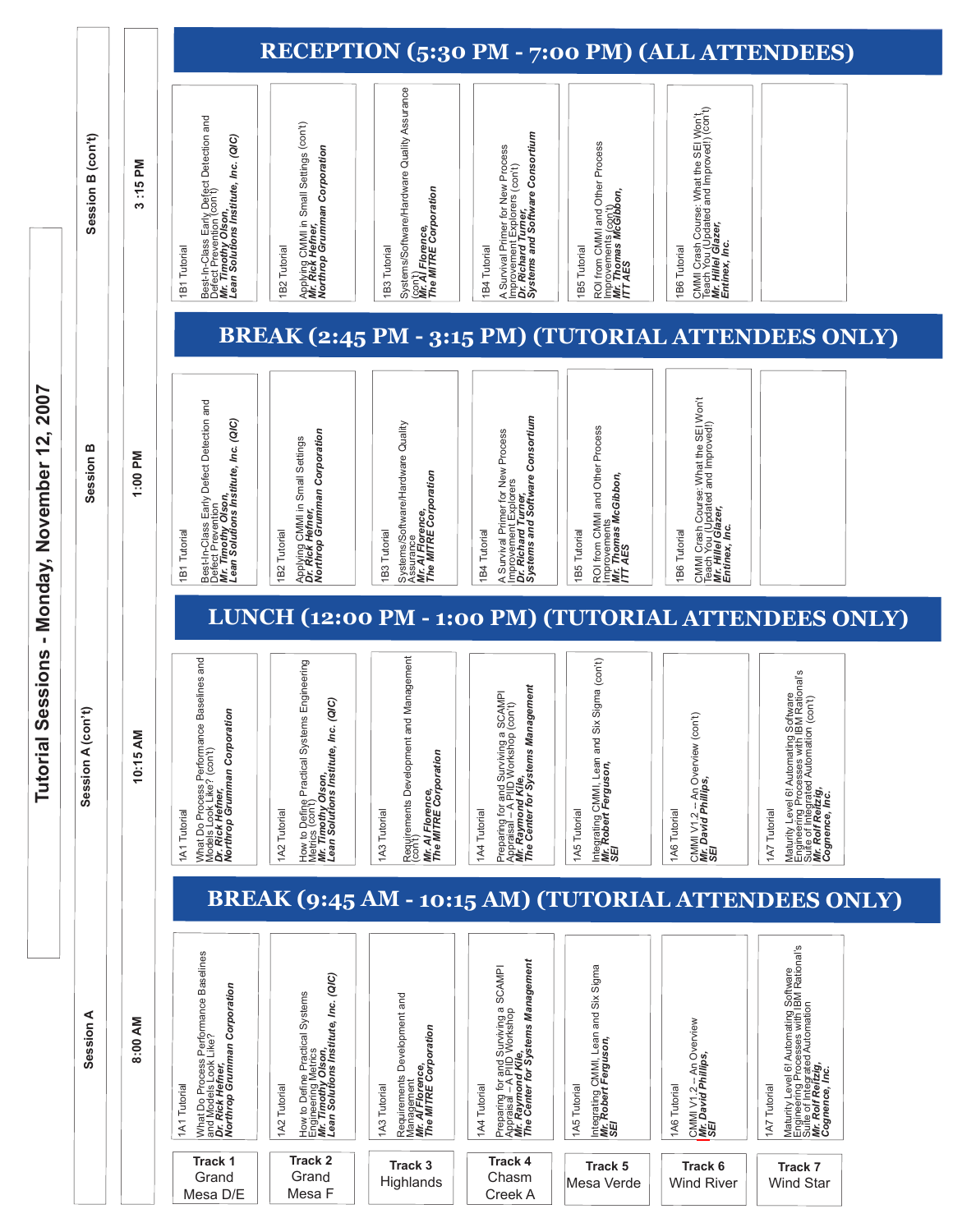|                               |                      |            |                                                                                                                                    |                                                                                                                                                                                                                           |                                                                                                                 |                                                                                                                                    | RECEPTION (5:00 PM - 6:30 PM)                                                                                             |                                                                                                                                                                                   |                                                                                                                                               |
|-------------------------------|----------------------|------------|------------------------------------------------------------------------------------------------------------------------------------|---------------------------------------------------------------------------------------------------------------------------------------------------------------------------------------------------------------------------|-----------------------------------------------------------------------------------------------------------------|------------------------------------------------------------------------------------------------------------------------------------|---------------------------------------------------------------------------------------------------------------------------|-----------------------------------------------------------------------------------------------------------------------------------------------------------------------------------|-----------------------------------------------------------------------------------------------------------------------------------------------|
|                               | Session D            | 4:15 PM    | Institutionalization Measures:<br>Monito improved Process<br>Monito improved Process<br>Dr. John Rusmak,<br>Systems Company<br>2D1 | <b>2D2</b>                                                                                                                                                                                                                | 2D <sub>3</sub>                                                                                                 | An "Embedded SCAMPI-C" Appraisal<br>at the National Security Agency<br><b>S/E, Joseph Wickless,</b><br>2D4                         | <b>2D5</b>                                                                                                                | I'm Preparing My Organization for an<br>Appraisal, but I'm Not Really Sure I<br>Understand this PIID Thing. Should<br>l Worry?<br>Mr. Sam Fogle,<br>ACE Guides, LLC<br><b>2D6</b> | CMMI Outside the Box: Using Shared<br>Process Architecture to Integrate<br>Mor Indi Into Process Design<br>Mob <i>lin's Giota, LLC</i><br>2D7 |
| 2007<br><u>(၁</u>             | Session D            | ΣĀ<br>3:30 | Visualizing Improvement with<br>Capability Waypoints<br><i>Mr. Robert Jacob,</i><br>Naval A <i>ir Systems Command</i><br>2D1       | Jump Starting Multi-Organizational<br>Teams for High Process Capability<br>Loc <i>kheed Martin Corporate</i><br>Engin <i>eering</i> & Technology<br><b>2D2</b>                                                            | <b>2D3</b>                                                                                                      | 2D4                                                                                                                                | Quantitative Models for Predicting<br>Project Success<br>Dr. Rick Hefner,<br>Northrop Grumman Corporation<br><b>2D5</b>   | The Process In-execution Review<br>(PIER) After Three Years<br><i>Mr. Dale Swanson,</i><br>The <i>MITRE Corporation</i><br>2D6                                                    | Combining Multiple Business Lines<br>Under a Single Enterprise Quality<br>Architecture<br>Mr. Jeremy Williams,<br>L-3 Communications<br>2D7   |
| November                      | <b>Session/Chair</b> |            | <b>CMMI and Process</b><br>Improvement<br>Gallagher,<br>Mr. Brian<br>SEI                                                           | Practical Guidance<br>Dr. Rich Turner,<br>The Stevens<br>Institute                                                                                                                                                        | Lean, Six Sigma<br>Agile and CMMI<br>Ms. Susan<br>Bassham,<br>US Army                                           | Ms. Lorraine<br>Acquisition<br>Adams,<br>SEI                                                                                       | Performance<br>Godenson,<br>SEI<br>Dr. Dennis<br>Results                                                                  | Harris Corporation<br>Mr. Geoff Draper,<br>Appraisals                                                                                                                             | <b>Computer Sciences</b><br>Implementation<br>Mr. Paul Croll,<br>Corporation<br>Multi-Model                                                   |
| Tuesday,<br>$\blacksquare$    |                      |            |                                                                                                                                    |                                                                                                                                                                                                                           |                                                                                                                 |                                                                                                                                    | <b>BREAK (3:00 PM - 3:30 PM)</b>                                                                                          |                                                                                                                                                                                   |                                                                                                                                               |
| ssions<br><b>Technical Se</b> | Session <sub>C</sub> | 2:15 PM    | The Joumey to CMMI Level 3<br><i>Mr. Andrew Lay,</i><br>Lockheed Martin Aeronautics<br>Company<br><b>2C1</b>                       | High<br>High Performance versus H<br>Maturity<br><b>Ms. A<i>nita Carleton,</i></b><br>SEI<br>202                                                                                                                          | <b>2C3</b>                                                                                                      | <b>2C4</b>                                                                                                                         | 205                                                                                                                       | SEI Appraisal Program Quality Report<br><i>Mr. William Hayes,</i><br>S <i>EI</i><br>206                                                                                           | Integrated System Framework: A<br>Way Out of the Multi-Model Madness<br><i>Mr. Paul Byrnes,</i><br>Integrated System Diagnostics<br>2C7       |
|                               | Session C            | 1:30 PM    | When the Only Tool You Have is a<br>Hammer, Every Problem Begins to<br>Look Like a Nail<br>AC <i>E Guides, LLC</i><br><b>2C1</b>   | How Notto be a CMMI Horror Story: A<br>for CMA: Statable Process Architecture<br>for CMA: Statable Process Architecture<br>in Small Settings, and Everywherens,<br>Else: Prove Me Wrong. Please!!<br>Entinex, Inc.<br>202 | Assuring Quality for Efficient &<br>Sufficient Testing<br><i>Mr. Pramod Varma,</i><br>Wipro Technologies<br>2C3 | Bridging Process Improvement During<br>Program Management Evolution: An<br>Experience Report<br>USAF DeWitt Latimer,<br><b>2C4</b> | Linking Project Performance to CMMI<br>Process Capability through Lean<br>Mr. Asufreynents<br>Mr. Acobs Technology<br>205 | How to Kick Start a Process<br>Improvement Effort to Achieve a<br>Ms. Brendia Hall,<br>Computer Sciences Corporation<br>206                                                       | Aligning CMMI and ITIL – Where Am I<br>and Which Way Should I Go<br>Cognence, Inc.<br>2C7                                                     |
|                               | Session/Chair        |            | <b>CMMI and Process</b><br>Improvement<br>Gallagher,<br>SEI<br>Mr. Brian                                                           | Practical Guidance<br>Dr. Rich Turner,<br>The Stevens<br>Institute                                                                                                                                                        | Lean, Six Sigma<br>Agile and CMMI<br>Ms. Susan<br>Bassham,<br>US Army                                           | Ms. Lorraine<br>Acquisition<br>Adams,<br>SEI                                                                                       | Performance<br>Godenson,<br>SEI<br>Dr. Dennis<br>Results                                                                  | Mr. Geoff Draper,<br>Harris Corporation<br>Appraisals                                                                                                                             | <b>Computer Sciences</b><br>Implementation<br>Mr. Paul Croll,<br>Corporation<br>Multi-Model                                                   |
|                               |                      |            | Track 1<br>Grand<br>Mesa D/E                                                                                                       | Track 2<br>Grand<br>Mesa F                                                                                                                                                                                                | Track 3<br>Highlands                                                                                            | Track 4<br>Chasm<br>Creek                                                                                                          | Track 5<br>Mesa Verde                                                                                                     | Track 6<br><b>Wind River</b>                                                                                                                                                      | Track 7<br>Wind Star                                                                                                                          |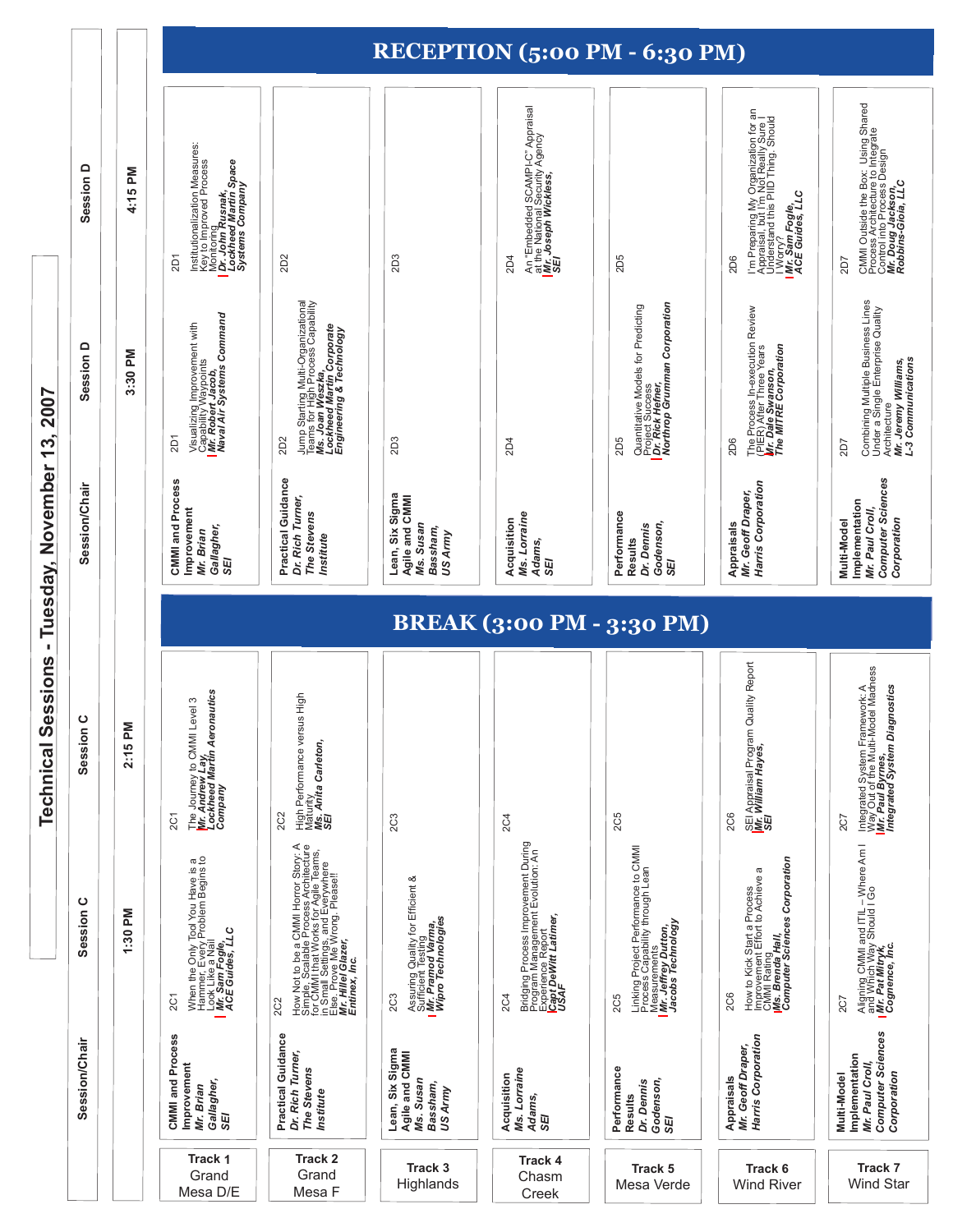Technical Sessions - Wednesday, November 14, 2007 **Technical Sessions - Wednesday, November 14, 2007**

|                      |                |                                                                                                                                                                       |                                                                                                                      |                                                                                                                                                |                                                                                                          | LUNCH (12:00 PM - 1:30 PM)                                                                                                                                                     |                                                                                                                                                                         |                                                                                                                                                                                                                                                                                                                    |
|----------------------|----------------|-----------------------------------------------------------------------------------------------------------------------------------------------------------------------|----------------------------------------------------------------------------------------------------------------------|------------------------------------------------------------------------------------------------------------------------------------------------|----------------------------------------------------------------------------------------------------------|--------------------------------------------------------------------------------------------------------------------------------------------------------------------------------|-------------------------------------------------------------------------------------------------------------------------------------------------------------------------|--------------------------------------------------------------------------------------------------------------------------------------------------------------------------------------------------------------------------------------------------------------------------------------------------------------------|
| Session B            | 11:00 AM       | How to Explain the Value of Every<br>CMMI Pradtice<br>Dr. Rick Hefner,<br>Northrop Grumman Corporation<br>3B1                                                         | How to Measurably Improve Your<br>Requirements<br>Requirements<br>Lean Solutions Institute, Inc. (QIC)<br>3B2        | 3B3                                                                                                                                            | High Maturity: How Do We Know?<br><i>Dr. Mike Konrad,</i><br>SE/<br>3B4                                  | Understanding CMMI Measurement<br>Rapath fires the 2007 IGB & Outcomes:<br>Measurement Practices Survey<br>Measurement Practices Survey<br><b>SD: Dennis Goldenson,</b><br>3B5 | Proposed Approach to Heterogeneous<br>CMM Appraisanterville,<br>Morthrop Grumman Corporation<br>3B6                                                                     | Complementary or Competing?<br>Achieving Synergy with OPM3®,<br>Mr. Mae, asco IS, O9001-2000<br>Mr. Marris Corporation<br>3B7                                                                                                                                                                                      |
| Session B            | ₹<br>10:15     | Software Firm + CMMI Level 2<br>Initiative + 15 months = Dramatic<br>Mr. Jity f Sprovennets<br>Mr. The Management Corporation<br>Campus Management Corporation<br>3B1 | CMMI Implementation: Overcoming<br>the PPQA Challenge<br><i>Mr. Pat Mitryk,</i><br>Cognence, <i>Inc.</i><br>3B2      | Lean, CMMI and Six Sigma Working<br>Together to Achieve High Success<br><i>UIS. Susan Bassham,</i><br>Co <i>mmand Watton and Missle</i><br>3B3 | CMMI High Maturity Misconceptions<br><i>Mr. William Hayes,</i><br>S <i>EI</i><br>3B4                     | How Do We Get on the Road to<br>Maturity?<br>Maturity?<br><b>Mrs. Debra Perry,</b><br>Harris Corporation<br>3B5                                                                | CMMI SCAMPI Appraisals – The<br>Unted Space Process/The Results<br>Unted Space Miance, LLC Lessons<br>Learned <i>hurst,</i><br><i>United Space Alliance, LLC</i><br>3B6 | Using CMMI and OPM3 to Improve<br>Performance<br><i>Mr. Thomas Keuten,</i><br><i>Pariveda Solutions</i><br>3B7                                                                                                                                                                                                     |
| <b>Session/Chair</b> |                | CMMI and Process<br>Improvement<br>Gallagher,<br>Mr. Brian<br>SEI                                                                                                     | Practical Guidance<br>Dr. Rich Turner,<br>The Stevens<br>Institute                                                   | Lean, Six Sigma<br>Agile, and CMMI<br>Ms. Susan<br>Bassham,<br>US Army                                                                         | Northrop Grumman<br>Dr. Randy Walters,<br><b>High Maturity</b><br>Corporation                            | Performance Results<br>Goldenson,<br>Dr. Dennis<br>SEI                                                                                                                         | Harris Corporation<br>Mr. Geoff Draper,<br>Appraisals                                                                                                                   | <b>Computer Sciences</b><br>Implementation,<br>Mr. Paul Croll,<br>Corporation<br>Multi-Model                                                                                                                                                                                                                       |
|                      |                |                                                                                                                                                                       |                                                                                                                      |                                                                                                                                                |                                                                                                          | <b>BREAK (9:45 AM - 10:15 AM)</b>                                                                                                                                              |                                                                                                                                                                         |                                                                                                                                                                                                                                                                                                                    |
|                      |                |                                                                                                                                                                       |                                                                                                                      |                                                                                                                                                |                                                                                                          |                                                                                                                                                                                |                                                                                                                                                                         |                                                                                                                                                                                                                                                                                                                    |
| Session A            | Σ<br>⋖<br>9:00 | Initial Fears of CMMI Introduction and<br>How Things Really Played Out<br>Dr. Paul Nugent,<br>Information Systems<br>3A1                                              | MMI: What They<br>Transitioning to the CMM<br>Never Told You<br><i>Mr. Steve Fried,</i><br>The Boeing Company<br>3A2 | The Potential for Lean Acquisition of<br>Software Intensive Systems<br><i>Mr. Jeffrey Dutton,</i><br>Jacobs Technology<br>3A3                  | Acquisition<br>Leading Indicators for A<br>Programs<br><i>Mr.</i> Robe <i>rt Ferguson,</i><br>SEI<br>3A4 | 3A5                                                                                                                                                                            | 3A6                                                                                                                                                                     | 3A7                                                                                                                                                                                                                                                                                                                |
| Session A            | Μ<br>8:15      | CMMI Contenders, CMMI Pretenders<br><b>Dr. Rick Hefner,</b><br>Northrop Grumman Corporation<br>3A1                                                                    | The What, When, Why and How for<br>CMMI Training<br><i>Mr. Tom Bragg,</i><br>AVISTA Incorporated<br>3A2              | Using Lean Six Sigma to Implement<br>CMMI High Maturity Practices<br><b>Ms. Beth Clark,</b><br>Loc <b>kheed Martin</b><br>3A3                  | Driving Process Improvement<br>Using the CMMI-ACQ at General<br>Dr. Rics<br>General Motors<br>3A4        | Program Level Return on Investment<br>for CMMI® Process Improvement<br><b>BAE Systems</b><br>3A5                                                                               | Executing a Successful CMMI Maturity<br>Center 3 Champi for Spawar Systems<br>Mr. Michael Kutch,<br>Mr. Michael Kutch,<br>CharleskR Systems Center<br>3A6               | IEEE Life Cycle Standards and<br>the CMMI® – Implementation<br>Dr. paiderations<br>Dr. paiderations<br>The Aerospace Corporation<br>3A7                                                                                                                                                                            |
| <b>Session/Chair</b> |                | <b>CMMI and Process</b><br>Improvement<br>Gallagher,<br>Mr. Brian<br>SEI                                                                                              | <b>Practical Guidance</b><br>Dr. Rich Turner,<br>The Stevens<br>Institute                                            | Lean, Six Sigma,<br>Agile, and CMMI<br>Ms. Susan<br>Bassham,<br>US Army                                                                        | Ms. Lorraine<br>Acquisition<br>Adams,<br>SEI                                                             | Performance Results<br>Goldenson,<br>Dr. Dennis<br>SEI                                                                                                                         | Harris Corporation<br>Mr. Geoff Draper,<br>Appraisals                                                                                                                   | Excellence at the Organization,<br>TSP maria Chor-Idual evels; CMMI,<br>Learned and Why all Three ares<br>Me ded and Why all Three are<br>Me ded information Services, Inc.<br>Advanced Information Services, Inc.<br><b>Computer Sciences</b><br>Implementation,<br>Mr. Paul Croll,<br>Corporation<br>Multi-Model |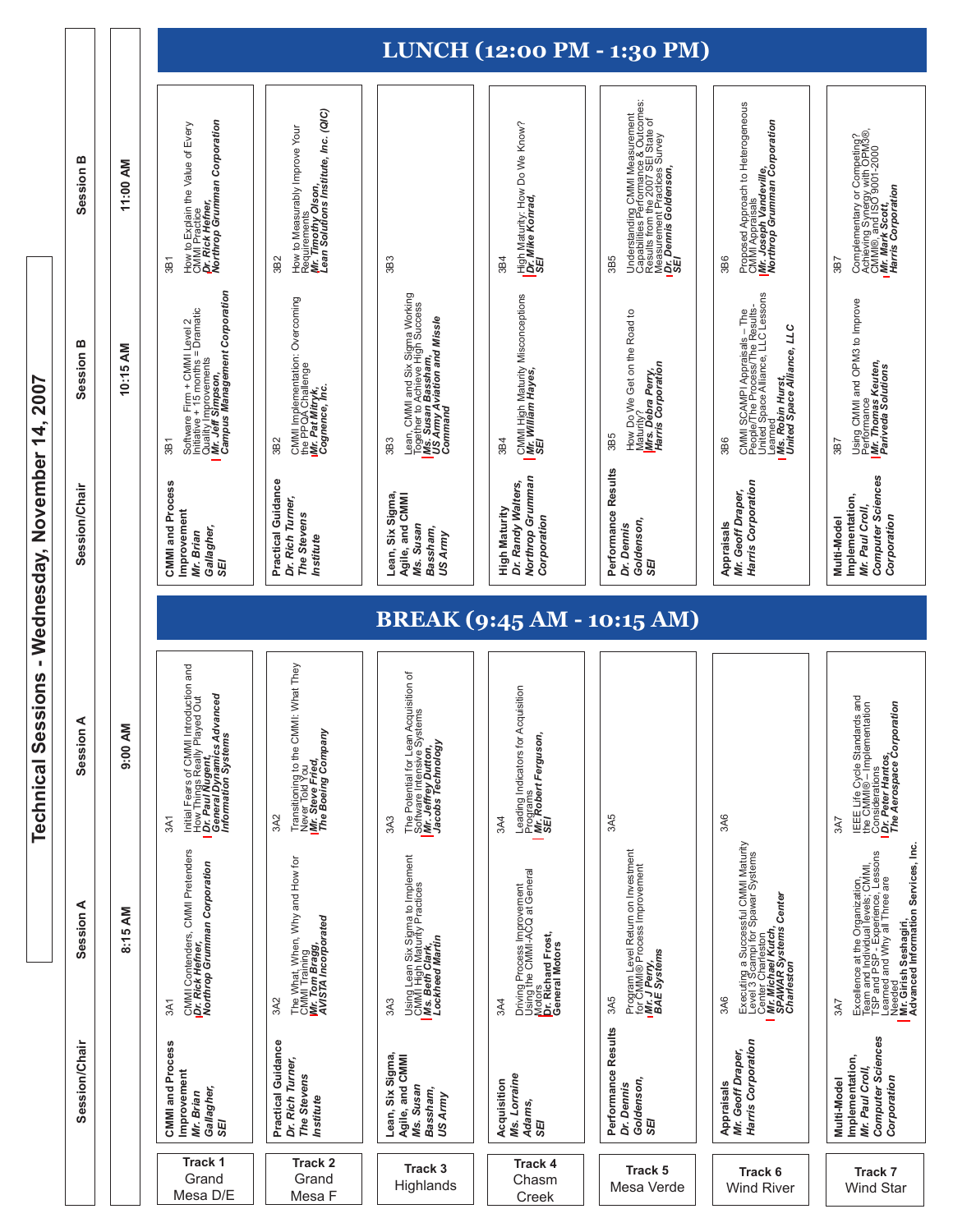Technical Sessions - Wednesday, November 14, 2007 **Technical Sessions - Wednesday, November 14, 2007**

| Session D     | ΣÑ<br>4:15 | Scientific Breakthroughs in Process<br>Improvement<br>Ms. Cheryl White,<br>Change Delivery Group<br>3D1                           | Redefining QA's Role in Process<br>Compliance<br><i>Mr. Dean Wooley,</i><br>Harris Corporation<br>3D2                                                       | What's All this 'chum' in Systems<br>Engineering Standards and Models!?<br><b>SAr.Conald Gantzer,</b><br>3D3                              | A More Practical Set of High Maturity<br>Practices<br>Dr. Rick Hefner,<br>Northrop Grumman Corporation<br>3D4                           | All Others Bring Data<br>Ms. Charlene Gross,<br>SEI<br>3D5                                                          | 3D6                                                                                                                                                                                    | CMMI—Next Steps<br>Ms. Kristen Baldwin,<br>ODUSD (A&T) SSE/SSA<br>3D7                                                                                                                                                                                                          |
|---------------|------------|-----------------------------------------------------------------------------------------------------------------------------------|-------------------------------------------------------------------------------------------------------------------------------------------------------------|-------------------------------------------------------------------------------------------------------------------------------------------|-----------------------------------------------------------------------------------------------------------------------------------------|---------------------------------------------------------------------------------------------------------------------|----------------------------------------------------------------------------------------------------------------------------------------------------------------------------------------|--------------------------------------------------------------------------------------------------------------------------------------------------------------------------------------------------------------------------------------------------------------------------------|
| Session D     | 3:30 PM    | Whose Processes Are These, Anyway<br><i>Ms. Judith Tejan,</i><br>AAI Services Corporation<br>3D1                                  | Relationship Between Risk<br>Management and Project<br>Mr. Warrance<br>Mc Worthrop Grumman Corporation<br>Northrop Grumman Corporation<br>3D2               | Effective Systems Engineering:<br>What's the Payoff for Program<br>Margrance?<br>MargraeringsEffectiveness<br>3D <sub>3</sub>             | Statistically Managing a Critical<br>Logistics Schedule Using CMMI<br><i>Mr. Robert Tuthill,</i><br>Northrop Grumman Corporation<br>3D4 | Predicting the Future with CPI<br>Mr. Donald Corpron,<br>Northrop Grumman Corporation<br>3D5                        | 3D6                                                                                                                                                                                    | Project Management Architecture<br>Design as a Critical Success Factor in<br>Mr. M. Infacte Implemation<br>Mr. M. Communications<br>L-3 Communications<br>3D7                                                                                                                  |
| Session/Chair |            | Mr. Brian Gallagher,<br>CMMI and Process<br>Improvement,<br>SEI                                                                   | Practical Guidance<br>Dr. Rich Turner,<br>The Stevens<br>Institute                                                                                          | Mr. Jerry Fisher,<br>Engineering<br>Corporation<br>Aerospace<br>Systems                                                                   | Northrop Grumman<br>Dr. Randy Walters,<br>High Maturity<br>Corporation                                                                  | Measurement<br>Performance<br>Goldenson,<br>Dr. Dennis<br>Results/<br>SEI                                           | Harris Corporation<br>Mr. Geoff Draper,<br>Appraisals                                                                                                                                  | <b>Computer Sciences</b><br>Non-Development<br>Implementation<br>Mr. Paul Croll,<br>Corporation                                                                                                                                                                                |
|               |            |                                                                                                                                   |                                                                                                                                                             |                                                                                                                                           |                                                                                                                                         | <b>BREAK (3:00 PM - 3:30 PM)</b>                                                                                    |                                                                                                                                                                                        |                                                                                                                                                                                                                                                                                |
|               |            |                                                                                                                                   |                                                                                                                                                             |                                                                                                                                           |                                                                                                                                         |                                                                                                                     |                                                                                                                                                                                        |                                                                                                                                                                                                                                                                                |
| ession C<br>ഗ | 2:15 PM    | Developing a Second Generation<br>Directive System Architecture<br><i>Mr. Kenneth Weinberg,</i><br>Ra <i>ytheon Company</i><br>3C | Going from Level 3 to Level 5:<br>Lessons Learned<br><i>Mr. Scott Derby,</i><br>AVISTA <i>Incorporated</i><br>302                                           | Applying Lean Principles to Systems<br>Engineering<br>Lean Solutions Institute, Inc. (QIC)<br>Lean Solutions Institute, Inc. (QIC)<br>3C3 | ADVANCE - Implementing a Defect<br>Model for Performance Prediction<br>Mr. Stanley Martin,<br>L-3 Communications/IS<br>3C4              | Calibrating the Project Planning<br>Process<br>Mr. Donald Corpron,<br>Northrop Grumman Corporation<br>305           | 1 Lessons Leamed in<br>an CMMI® Maturity Level<br>Scope Enteprise-level<br>ompany<br>Kirby,<br>Logistics and L<br>Conducting an<br>3 Full-Model S<br>Appraisal<br>Ms. Kathryn A<br>306 | 3C7                                                                                                                                                                                                                                                                            |
| Session C     | ᅙ<br>1:30  | Improvement<br>Dr. Rick Hefner,<br>Northrop Grumman Corporation<br>Mrs. Doubtfire Answers Your<br>Questions about Process<br>3C1  | Defining a Decision Analysis and<br>Resolution (DAR) Process Based on<br>Mr. Timadhy Os<br>Mr. Timadhy Oson,<br>Lean Solutions Institute, Inc. (QIC)<br>3C2 | Comparing and Contrasting the PP<br>& PMC Process Areas of CMMI v 1.2<br>Dr. Aldo DJM<br>ABB, Inc. - US Corporate Research<br>3C3         | High Maturity System/Software Cost<br>Estimation<br>Dr. Ric <i>hard Welch,</i><br>Northrop Grumman Corporation<br>3C4                   | Using Predicted Delivered Defects<br>as a Management Tool<br><i>Mr. Dustin Sin</i> rs,<br><i>BAE Systems</i><br>305 | Selecting a Representative Sample<br>for CMMI Enterprise Appraisals<br>Ms. Ka <i>thryn Kirby,</i><br>Raytheon Company<br>306                                                           | Strengthening CMMI Implementation<br>to Proces Based Bottom-up Approach<br>to Proces Based Centrup Approach<br>Mr. Ramprasad Tayur<br>Motoroia<br>Formal Process Definition with<br>Industry Standards<br><i>Mr. Chris Armstrong,<br/>Armstrong Process Group, Inc.</i><br>3C7 |
| Session/Chair |            | Mr. Brian Gallagher,<br>CMMI and Process<br>Improvement<br>SEI                                                                    | Practical Guidance<br>Dr. Rich Turner,<br>The Stevens<br>Institute                                                                                          | Lean, Six Sigma<br>Agile and CMMI<br>Ms. Susan<br>Bassham,<br>US Army                                                                     | Northrop Grumman<br>Dr. Randy Walters,<br>High Maturity<br>Corporation                                                                  | Performance<br>Goldenson,<br>Dr. Dennis<br>Results<br>SEI                                                           | Harris Corporation<br>Mr. Geoff Draper,<br>Appraisals                                                                                                                                  | <b>Computer Sciences</b><br>Implementation<br>Mr. Paul Croll,<br>Corporation<br>Multi-Model                                                                                                                                                                                    |

**CONFERENCE ADJOURNS FOR THE DAY (5:00 PM)**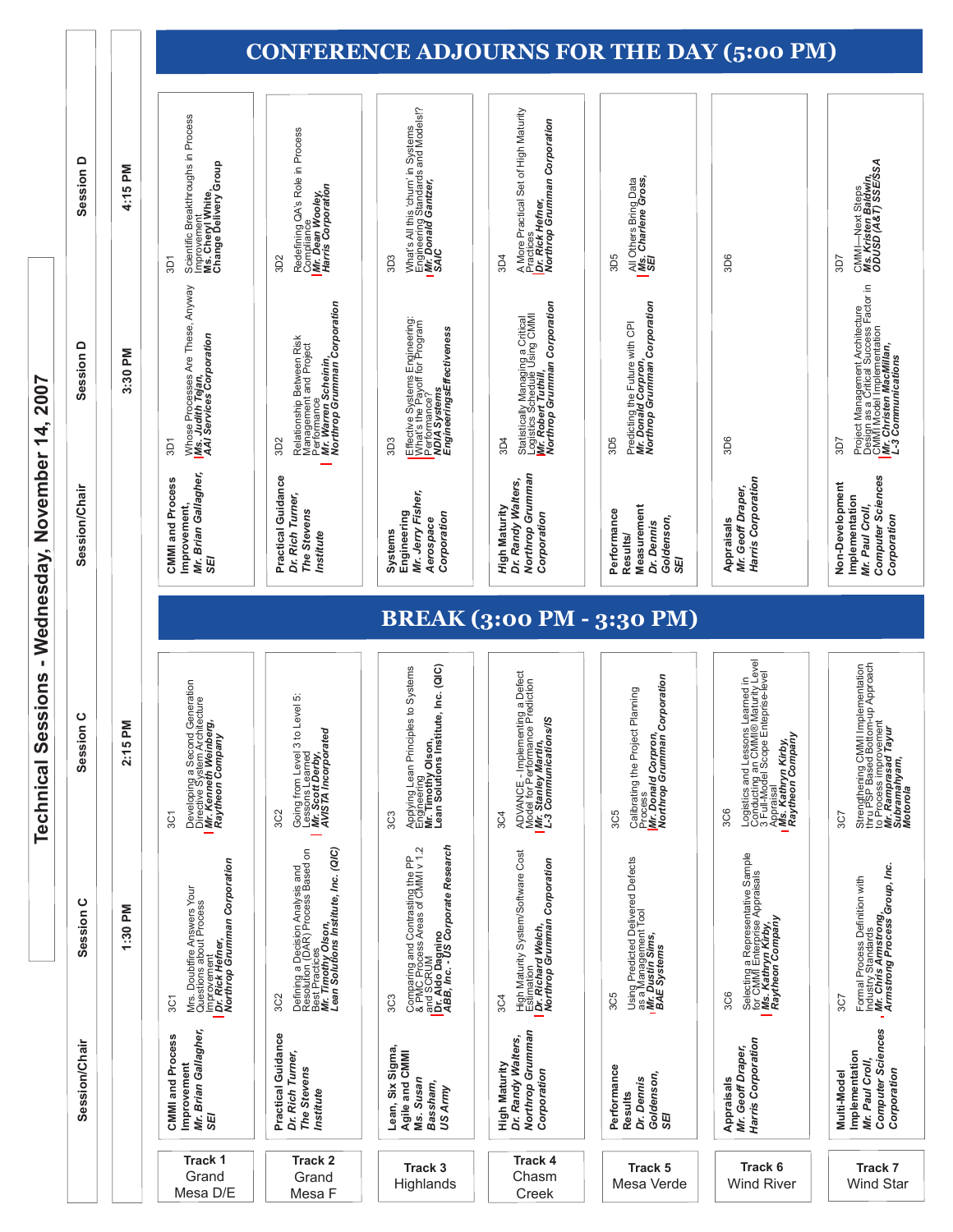Technical Sessions - Thursday, November 15, 2007 **Technical Sessions - Thursday, November 15, 2007**

|               |            |                                                                                                                                                 |                                                                                                                                                                  |                                                                                                                                                                                          |                                                                                                                                                                                                 | <b>LUNCH &amp; AWARD PRESENTATION (12:00 PM - 1:30 PM)</b>                                                                                    |                                                                                                                                                                              |                                                                                                                                                                              |
|---------------|------------|-------------------------------------------------------------------------------------------------------------------------------------------------|------------------------------------------------------------------------------------------------------------------------------------------------------------------|------------------------------------------------------------------------------------------------------------------------------------------------------------------------------------------|-------------------------------------------------------------------------------------------------------------------------------------------------------------------------------------------------|-----------------------------------------------------------------------------------------------------------------------------------------------|------------------------------------------------------------------------------------------------------------------------------------------------------------------------------|------------------------------------------------------------------------------------------------------------------------------------------------------------------------------|
| ≃<br>Session  | ξ<br>11:00 | CMMI Process Improvement: It's Not<br>a Technical Problem, It's a People<br><i>Mr. Reiff Reitzig,</i><br>Cognence, <i>I</i> nc.<br>4B1          | A Framework to Manage and Evaluate<br>Demote Software Testing Using CMMI<br>ABB, Inc. - US Corporate Research<br>4B2                                             | Tools and Resources to Enable<br>Systems Engineering Improvement<br>Mr. Michael Kutch,<br>Charleston<br>4B3                                                                              | Expanding Statistical Process Control<br>Across All Engineering Disciplines: A<br>Dr. Richard of Medical Case Studies<br>Dr. Richard Grumman Corporation<br>Northrop Grumman Corporation<br>4B4 | 4B5<br>Optimizing the Measurement Process<br><i>Mr. Gary Natwick,</i><br>Harris <i>Corporation</i>                                            | Judging the Suitability of Alternative<br>Practices<br>Dr. Rick Hefner,<br>Northrop Grumman Corporation<br>4B6                                                               | Defining Lean Service and<br>Maintenance Processes that are<br>Maintenance Processes that<br><i>Mr. Timothy Dison,</i><br>Lean <i>Solutions Institute, Inc. (QIC)</i><br>4B7 |
| ≃<br>Session  | ₹<br>10:15 | Seven Success Factors for CMMI<br>Based Process Improvement<br>WP: -e <i>than Kalayci,</i><br>XP: -e <i>than Kalayci,</i><br>Improvement<br>4B1 | Beating the Odds – A Tale of One<br>Company's Rapid Rise to Maturity<br>Level 5<br>Mr. Henry Schneider,<br>Process and Product Quality<br>Consulting, LLC<br>4B2 | Systems Assurance – Practices Make<br>Managr – Hrv Hackes Can Hing and<br>Managr – Hrv Hackes Can Hing and<br>Meet the Assurance Challenge<br>Computer Sciences Corporation<br>4B3       | Process Performance Baselines and<br>Models: Duh, I Don't Get It<br>Ms. Drane Mizukami-Williams,<br>Systems<br>4B4                                                                              | 485<br>Implementation of Measurement<br>Implementation of Measurement<br>Techniques for CMMI GP 2.8<br>LP: Communications,                    | Process Compliance the Smart<br>Mr. 'Gary Natwick,<br>Harris Corporation<br>4B6<br>Vay                                                                                       | CMMI for Services Overview<br><i>Mr. Craig Hollenbach,</i><br>Northrop Grumman Corporation<br>4B7                                                                            |
| Session/Chair |            | Mr. Brian Gallagher,<br>CMMI and Process<br>Improvement<br>SEI                                                                                  | Practical Guidance<br>Dr. Rich Turner,<br>The Stevens<br>Institute                                                                                               | Mr. Jerry Fisher,<br>Engineering<br>Corporation<br>Aerospace<br>Systems                                                                                                                  | Northrop Grumman<br>Mr. Randy Walters,<br>High Maturity<br>Corporation                                                                                                                          | Measurement<br>Goldenson,<br>Dr. Dennis<br>SEI                                                                                                | Harris Corporation<br>Mr. Geoff Draper,<br>Appraisals                                                                                                                        | <b>Computer Sciences</b><br>Non-Development<br>Implementation<br>Mr. Paul Croll,<br>Mr. Paul Croll,<br>Corporation                                                           |
|               |            |                                                                                                                                                 |                                                                                                                                                                  |                                                                                                                                                                                          |                                                                                                                                                                                                 | <b>BREAK (9:45 AM - 10:15 AM)</b>                                                                                                             |                                                                                                                                                                              |                                                                                                                                                                              |
| ⋖<br>Session  | 9:00 AN    | SE Complexity and Project<br>Management<br><i>Mr. Robert W. Ferguson,</i><br>S <i>EI</i><br>4A1                                                 | DAR: Appraisal is Coming No<br>What's Studies Anywhere, Now<br>Wis. Diane Mizukami-Williams,<br>Ms. Diano Grumman Mission<br>Systems<br>4A2                      | Software Architecture Development<br>Leveraging the Attribute Driven<br>Dr.signe Dra ChiMI Methodologies<br>Dr.signe Dr. US Corporate Research<br>ABB, Inc. US Corporate Research<br>4A3 | Integrated Implementation of<br>Advanced Maturity Practices<br><i>Mr. Dale Childs,</i><br>DFAS<br>4A4                                                                                           | Management<br>a Software<br>$\Omega$<br>Using Metrics to Develop<br>Project Strategy<br>Mr. Donald Beckett,<br>Quantitative Software M<br>4A5 | ting Very<br>Enterprise<br>Experiences Implementing Very<br>Large High Confidence Enterprise<br>Mr. Paul Byrnes,<br>Mr. Paul Byrnes,<br>Integrated System Diagnostics<br>4A6 | Not Just for Software Anymore:<br>Appraisal on Pred From a CMMI'''<br>Appraisal on Pred From a CMMI'''<br>Weapons Facility<br>Honeywell<br>4A7                               |
| ⋖<br>Session  | 8:15 AM    | Fast Track to Higher CMMI Maturity<br>Levels: Lessons Learned from Five<br>Mis Chers<br>Change Delivery<br>4A1                                  | Getting Your Arms Around<br>Stakeholder Involvement<br><b>Ms. Susan Byrnes,</b><br><b>Natural SPI, Inc.</b><br>4A2                                               | Project Management by Functional<br>Capability<br><i>Mr. Fred Schenker,</i><br>S <i>EI</i><br>4A3                                                                                        | Thought Before Action: A High<br>Maturity Roadmap for the Lower<br>Maturity Organization<br>S <i>EI James McHale,</i><br>4A4                                                                    | The Productivity Puzzle<br>Mrs. Jill Brooks,<br>Raytheon Company<br>4A5                                                                       | Cutting Appraisal Costs in Half<br>Dr. Rick Hefner,<br>Northrop Grumman Corporation<br>4A6                                                                                   | Quality Maturity Model – Foundation<br>for Process Institutionalization<br>Mr. Sunant Guyts,<br>Mr. Sunant Center<br>Development Center<br>4A7                               |
| Session/Chair |            | Mr. Brian Gallagher,<br>SEI<br><b>CMMI</b> and Process<br>Improvement                                                                           | Practical Guidance<br>Dr. Rich Turner,<br>The Stevens<br>Institute                                                                                               | Mr. Jerry Fisher,<br>Systems<br>Engineering<br>Corporation<br>Aerospace                                                                                                                  | Northrop Grumman<br>Dr. Randy Walters,<br>High Maturity<br>Corporation                                                                                                                          | Measurement<br>Goldenson,<br>Dr. Dennis<br>SEI                                                                                                | Harris Corporation<br>Appraisals<br><i>Mr. Geoff Draper,</i>                                                                                                                 | <b>Computer Sciences</b><br>Non-Development<br>Implementation<br>Mr. Paul Croll,<br>Corporation                                                                              |
|               |            | Track 1<br>Grand<br>Mesa D/E                                                                                                                    | Track <sub>2</sub><br>Grand<br>Mesa F                                                                                                                            | Track <sub>3</sub><br>Highlands                                                                                                                                                          | <b>Track 4</b><br>Chasm<br>Creek                                                                                                                                                                | Track 5<br>Mesa Verde                                                                                                                         | Track 6<br><b>Wind River</b>                                                                                                                                                 | Track 7<br>Wind Star                                                                                                                                                         |